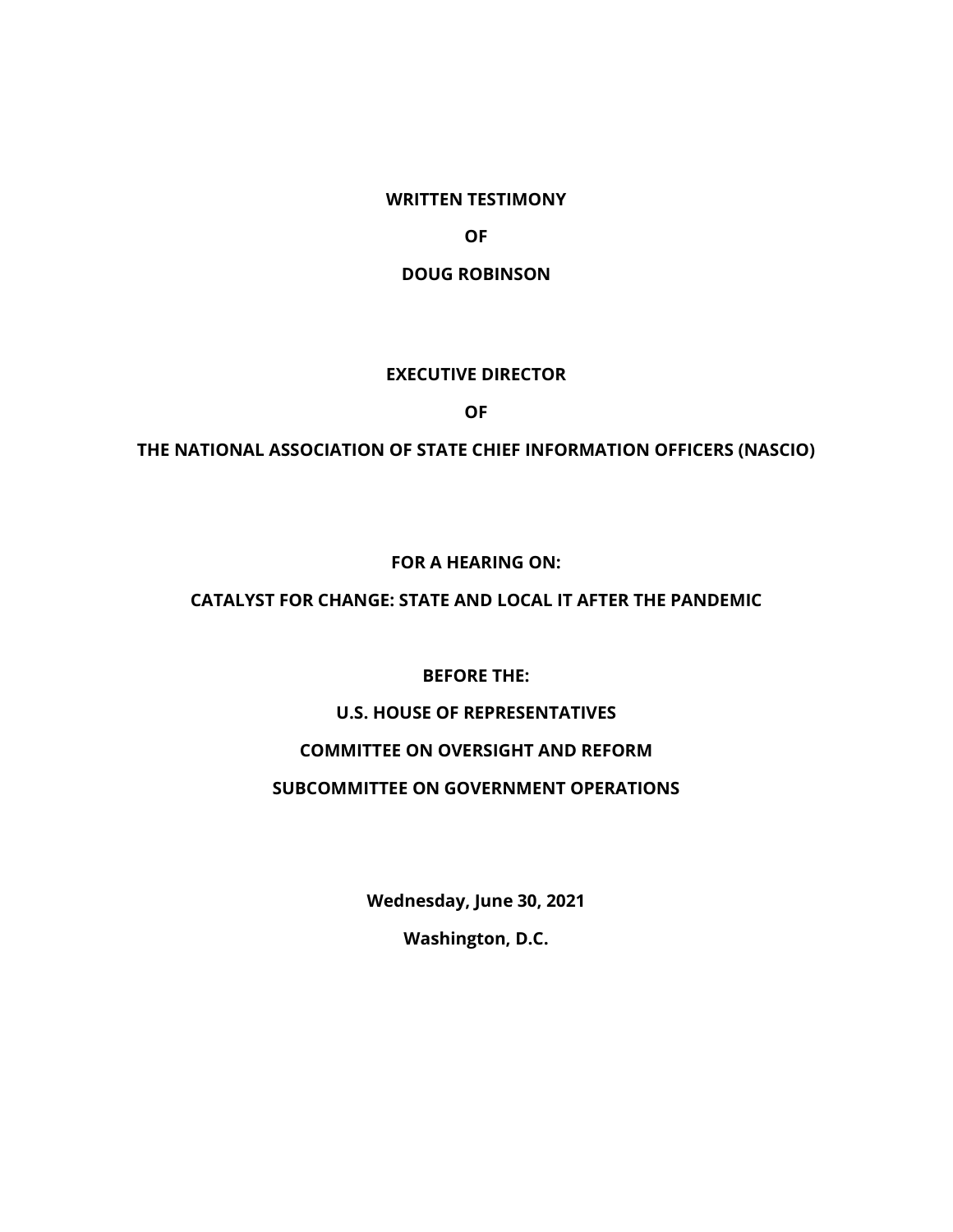## **Introduction**

Thank you, Chairman Connolly, Ranking Member Hice and the distinguished members of the Subcommittee for inviting me today to speak on the numerous information technology (IT) challenges facing state government that have been amplified during the COVID-19 pandemic. As Executive Director of the National Association of State Chief Information Officers (NASCIO), I am grateful for the opportunity to provide an overview of the IT landscape in state government, highlight the critical role state IT agencies have played throughout the current public health crisis and discuss specific areas where the federal government can best assist their state and local counterparts as they look to enhance digital government services and advance IT modernization initiatives. I also want to stress that any discussion concerning IT modernization needs to include an enhancement of cybersecurity. IT modernization and cybersecurity are inextricably linked and cannot be viewed as separate issues.

NASCIO is a nonprofit, 501(c)(3) association representing state chief information officers (CIOs), state chief information security officers (CISOs) and IT executives and managers from the states, territories, and the District of Columbia. State CIOs are governorappointed, executive branch officials who serve as business leaders and advisors of IT policy and implementation within their state. The state CIO's roles and responsibilities may vary from state to state, yet all CIOs share the common function of setting and implementing a state's IT policy. As the Executive Director of NASCIO since 2004, I am humbled to represent our members here today, as well as provide data from our recent and in-progress national surveys.

## **State Governments Remain at Risk**

Based on the [2020 Deloitte-NASCIO Cybersecurity Study,](https://www.nascio.org/wp-content/uploads/2020/10/2020-Deloitte-NASCIO-Cybersecurity-Study-1.pdf) states experienced elevated security threats during pandemic. This is not surprising given the need to protect state systems delivering unprecedented levels of online services and distribution of the state workforce to remote settings. For state CIOs, cybersecurity has long been an enterprise imperative and has been their top-ranked priority for the last eight years. During the last decade, there have been three consistent themes facing the states: inadequate cyber funding given the risks to the continuity of government, increasing sophistication of the cyber threats and the challenge of recruiting and retaining cybersecurity professionals. Moving forward, state CIOs expect to focus on promoting an enterprise cybersecurity model, whole-of-state collaboration, the adoption of a zero trust architecture and the need for improved fraud detection capabilities.

## **Lessons learned from COVID-19**

There is no doubt COVID-19 served as the forcing mechanism for states to rapidly invest in short-term technology improvements and automation to ensure the continuity of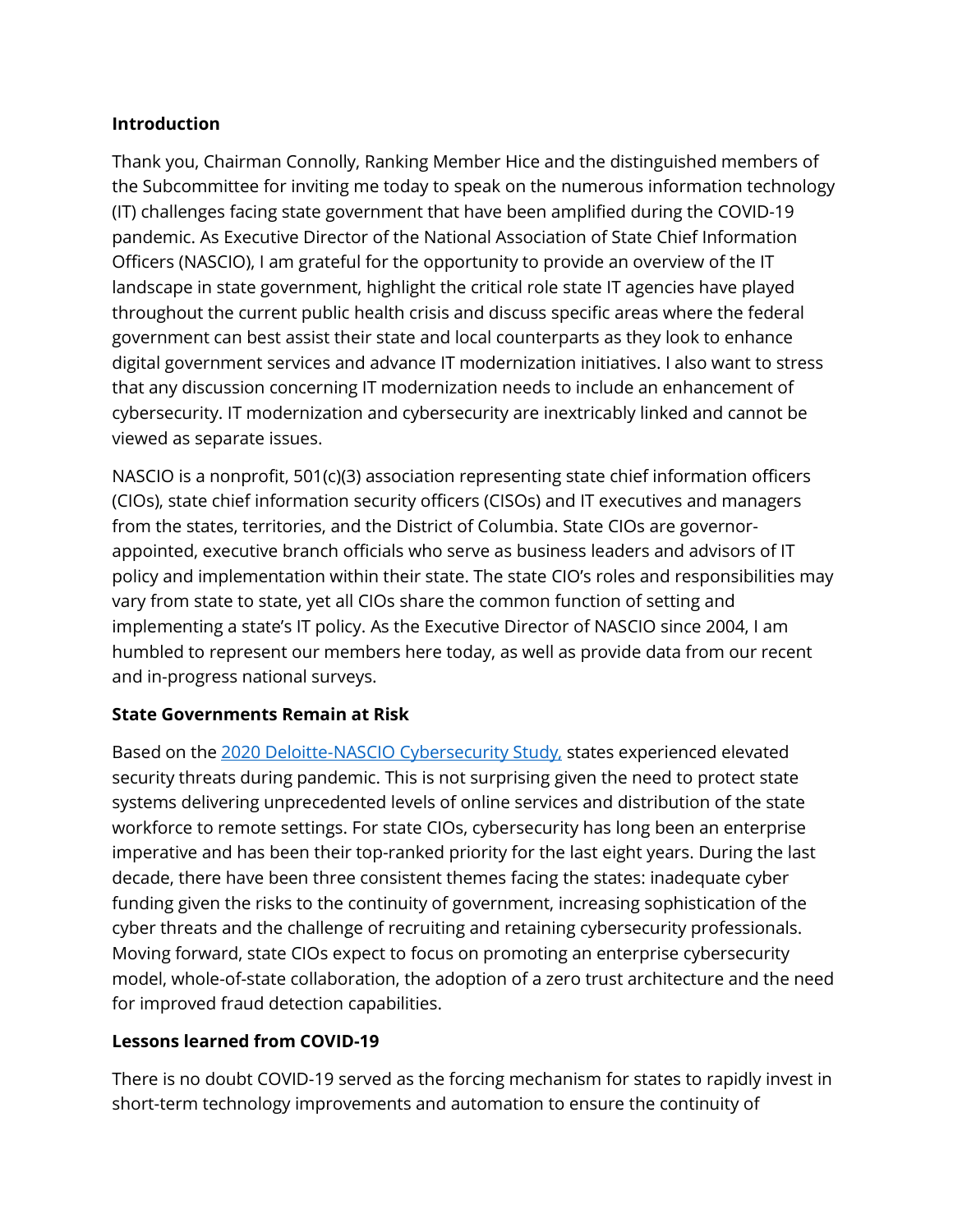government in a largely remote environment. Yet, as the worst of the deadly pandemic appears behind us, we are currently at a crossroads as to whether the technology and business practice lessons learned over the past fifteen months are here to stay or were just short-term stopgaps. From countless conversations with state IT leaders and as evidenced in our recent surveys, state CIOs overwhelmingly believe it is time for state governments to invest significantly in IT modernization initiatives, including legacy modernization, to deliver improved digital services to citizens. In our view, this must be coupled with investments in cybersecurity, which only 36 percent of states currently fund as a line item in their budget.

While the vast majority of governments—at all levels—have been slow to make to investments in IT transformation and modernization, the demand and expectation among citizens to improve digital services has only increased during the pandemic. Citizens want and expect an Amazon.com consumer experience when interacting with their state government to renew their driver's license or file an unemployment claim. From the perspective of state and local governments, the pandemic was a clear example that there is a long way to go in their ability to deliver this type of experience.

# **Top issues and priorities for state CIOs in a post COVID-19 world**

While improving digital services and legacy modernization initiatives have been a top priority for state CIOs for the past few years, COVID-19 was the catalyst to drastically expedite many of these efforts in an unprecedented manner. When asked to rank their business processes, practices, or investments after COVID, state CIOs identified the following five priorities:

- **1. Increased attention on digital government services and improved citizen experience.** States have expanded digital services and are focused on a better online experience for citizens. Targets of opportunity include streamlining services, user centric design, stronger security, more automation and digital identity services. Preliminary data from our ongoing survey found 94 percent of CIOs report that the demand for digital services has increased and accelerated.
- **2. Expanded work from home/remote work options.** At the outset of the pandemic, state CIOs faced enormous challenges to ensure widespread remote work was manageable and secure. This was made even more difficult in states that did not have a culture of remote work. Working with private sector partners, state CIOs adapted to a nearly universal remote environment almost overnight. Because of the increased vulnerability of the state network and end user devices, cybersecurity investments were a critical element of this transformation.
- **3. Expanded use of collaboration platforms.** With widespread and mandated remote work requirements for employees, states were compelled to adopt virtual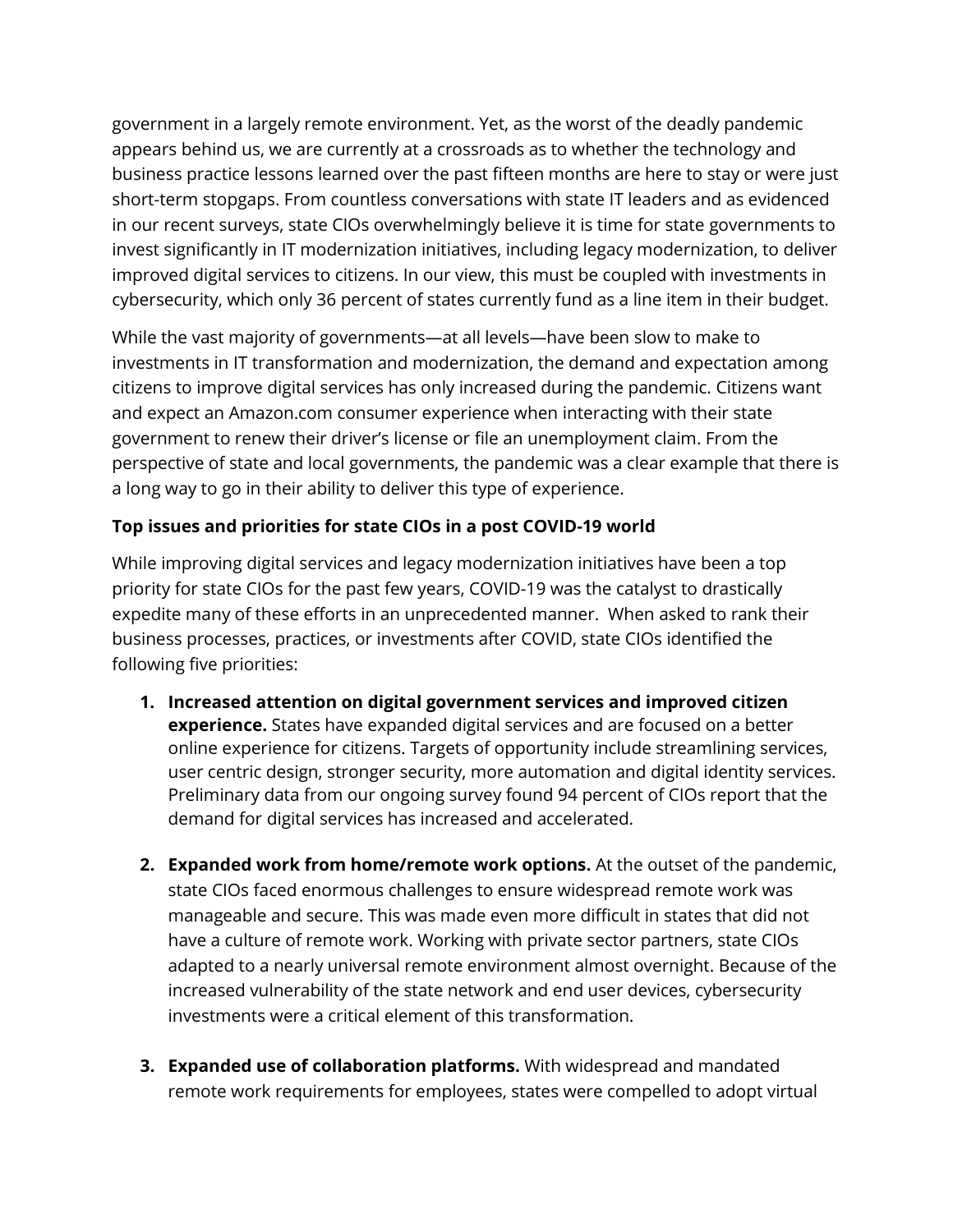meeting platforms for collaboration and engagement. Video conferencing and streaming technologies became the norm, especially for public meetings with citizens and stakeholders. Demonstrating both efficiency and enhanced productivity, state CIOs predict continued and expanded use.

- **4. Investments in broadband expansion and adoption.** Broadband services were certainly strained during the pandemic and found to be inadequate in many cases. From supporting remote work solutions to providing education and healthcare opportunities for their citizens, state CIOs know that they need an expansive and reliable broadband network to make these needs accessible and successful. The pandemic only heightened those needs, which is why 81 percent of our survey respondents said that their states will now accelerate the implementation of their broadband strategies.
- **5. Increased investments in legacy modernization.** The overwhelming demand for citizen services during the pandemic exposed the fragility of aging state systems. Many of the most significant and critical services were hampered by technology platforms that were not flexible, adaptable and scalable. Based on our preliminary 2021 survey data, half the states have accelerated modernization initiatives with a greater focus on online citizen services. The state CIOs report the near future priorities for capital IT modernization investments will be in human services, administration/finance, labor/employment, health services and licensing/permits.

In addition, expansion of cloud services, Software-as-a-Service (SaaS) deployment and accelerated use of data analytics were highly ranked. States are certainly moving more services to the cloud and 89 percent of the CIOs intend to expand SaaS adoption over the next three years.

### **State government IT environment today**

Today, more than ever, IT has a significant impact on how citizens live, communicate and interact with government agencies. IT has become a part of the fabric of state government, supporting the mission and business of agencies and enabling innovative services and facilitating the transformation of government functions. The business of IT is a serious undertaking in the states. Collectively, state and local governments are expected to spend an estimated \$100 billion or more on IT this year. Thousands of critical projects will be undertaken. Many large, complex systems delivering critical state government programs are funded by the federal government.

This last point cannot be stressed enough as states are charged by the federal government to be the primary agents to deliver critical programs and services to citizens across the country. These programs and services touch nearly every facet of our lives including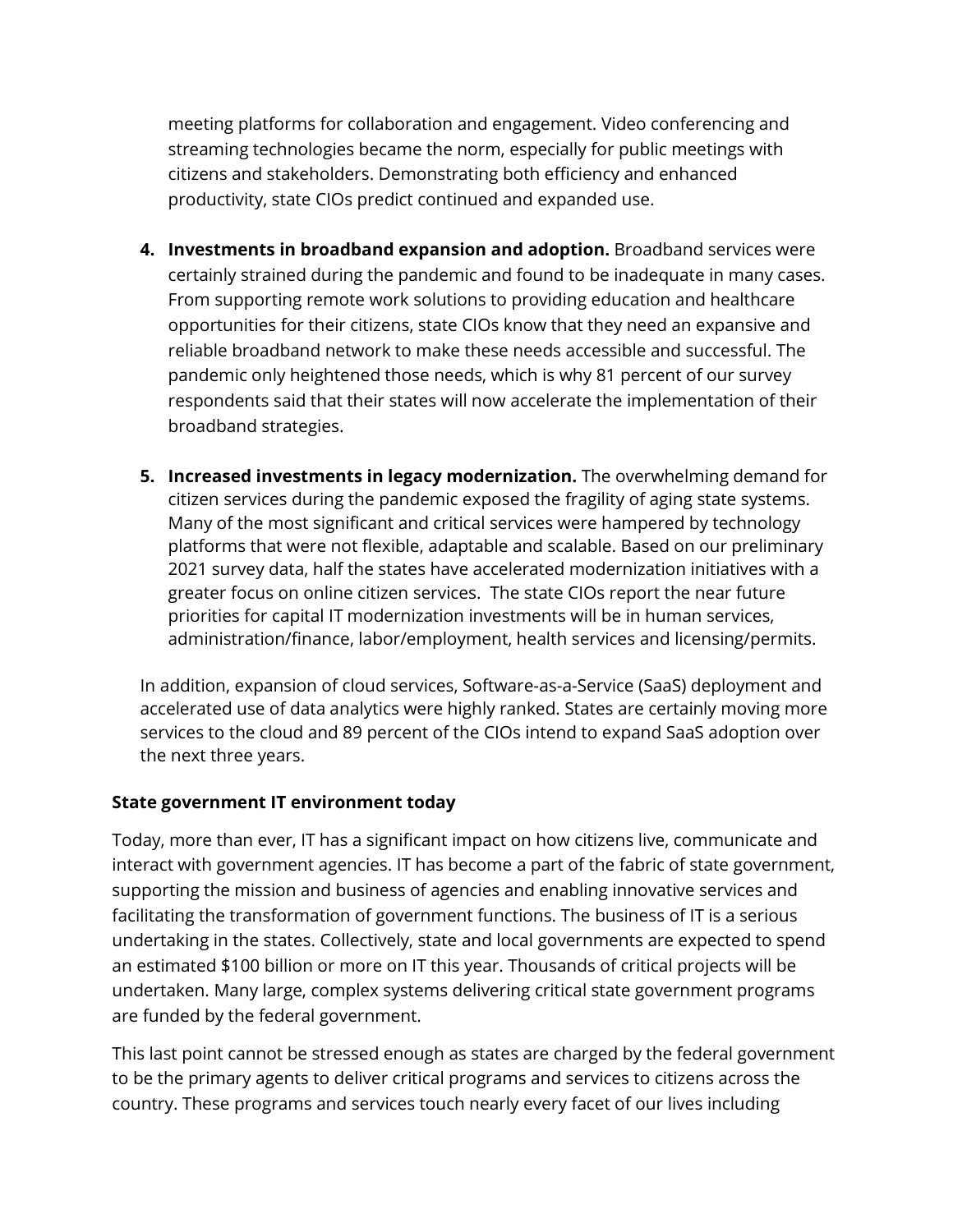human services, health care, public education, nutrition, housing, community development, childcare, job training and transportation. As many of the IT systems supporting these programs are built upon legacy and outdated technologies, they remain susceptible to debilitating cyber-attacks and an overall inability to ensure the reliable delivery of services in a timely and secure manner.

In response to the pandemic, citizen expectations and the fiscal realities in the states, governors across the country are currently focused on delivering critical state services, streamlining government operations and reducing costs. IT is contributing significantly to this effort by bringing to state government the tools to realize economies and efficiencies of scale in procurement, achieve interoperability of systems, eliminate redundant and duplicative processes and improve data-sharing capabilities.

## **IT modernization challenges**

All state CIOs aspire to have a "modern" IT environment. States maintain and operate a wide variety of IT systems that represent a high degree of diversity and complexity. The challenges are similar across all government entities: proprietary platforms that can no longer support the business of government, increasing costs of hardware and software maintenance, lack of skilled IT personnel for legacy environments and difficulties modernizing a complex system while supporting operation of the existing system.

Along with this technical debt, state agencies also face financial and organizational impediments. State CIOs and their agency partners are often unable to get sustained funding for modernization for the necessary multi-year time horizon. Any IT modernization initiative requires a strong partnership between the state CIO and agency business partner. In NASCIO's view, without collaboration, regular communication and skilled project management capabilities, these projects fail to deliver the desired outcomes.

Business alignment including robust project governance and organizational change management are also critical components to any modernization effort. Agency business processes are tied to the legacy system, so these initiatives often require major business process redesign before project initiation. With these changes, leaders often confront the organizational or cultural resistance to the new way of doing business.

## **Federal-State collaboration to enhance IT modernization initiatives**

**Broadband Expansion:** As discussed earlier in this testimony, the importance of secure, reliable and affordable connectivity cannot be understated. While broadband expansion, and expansion of networks to rural and underserved areas of the country, has been a significant priority in recent COVID-19 relief legislation, there are still nearly 18.5 million Americans who lack even basic access to broadband. As Congress and the Biden Administration debate infrastructure legislation, NASCIO strongly urges improvements to our digital infrastructure.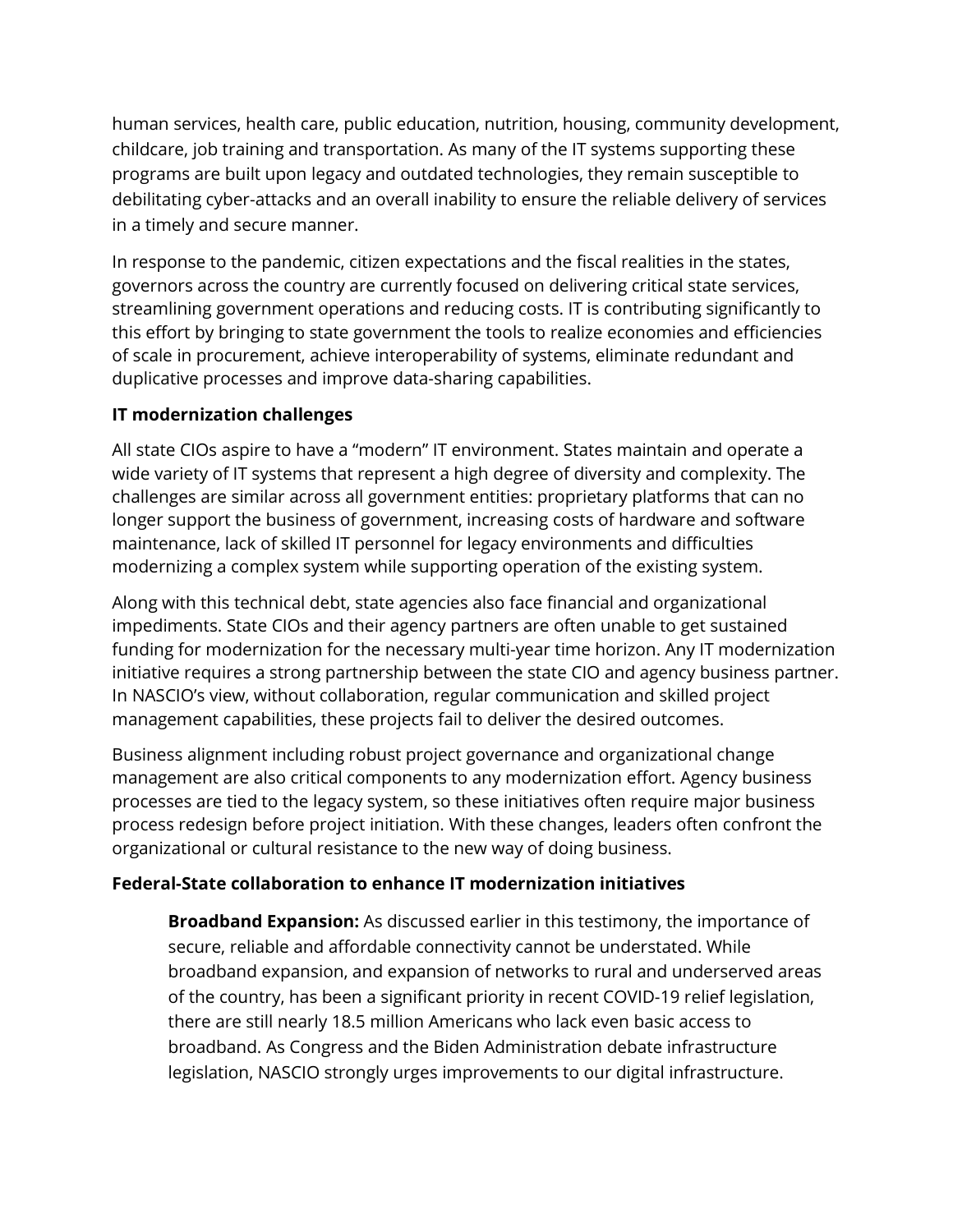Accessible broadband is the most fundamentally important tenet of any IT modernization strategy. Accessibility and affordability in rural and disadvantaged communities should be the highest priority, and these efforts should not stop at simply providing coverage but establish speed goals of at least 100 Mbps download, 20 Mbps upload. Congress and the Federal Communications Commission (FCC) should increase and enhance state-federal partnerships to resolve the numerous challenges associated with broadband expansion in rural and low-income areas across the country. These challenges include lack of economic incentive for internet providers and lack of competition that keep broadband prices too high.

Congress and the FCC should also look to leverage broadband mapping strategies that have been deployed in state broadband offices, including [Georgia's Broadband](https://broadband.georgia.gov/)  [Deployment Initiative,](https://broadband.georgia.gov/) to challenge and amend the FCC's broadband data collection processes. A more accurate mapping process will result in improved tools to inform citizens and measure the progress of broadband programs. The post-pandemic world will run on a more robust digital economy and expanded hybrid and remote work environments that demand greater bandwidth.

### **State and Local IT Modernization Grant Program:**

In the 116th Congress, NASCIO endorsed the *State and Local IT Modernization and Cybersecurity Act*, bipartisan legislation introduced by Congressmen James Langevin (D-RI) and Mike Gallagher (R-WI). The legislation, which was a result of the recommendations from the Cyberspace Solarium Commission, sought to establish a grant program for state and local governments to modernize their IT infrastructure to modern, secure platforms, including cloud-based services.

Importantly, the legislation aimed to create a Modernizing Information Technology Program to support migration of legacy systems to new, secure platforms in line with state IT modernization strategies reviewed by the Cybersecurity and Infrastructure Security Agency (CISA). While federal funding was an important aspect of the proposal, the *State and Local IT Modernization and Cybersecurity Act* would have established key security frameworks, provided technical assistance and ensured Congressional and CISA oversight as state and local governments implemented IT modernization strategies.

#### **Harmonization of Federal Cybersecurity Regulations:**

As state governments continue to implement strategies to improve their IT systems and infrastructure, they are simultaneously looking to achieve cost savings and improve their overall cybersecurity posture. One area of opportunity for the federal government to assist state governments in their modernization strategy is the further harmonization of federal cybersecurity regulations. NASCIO greatly